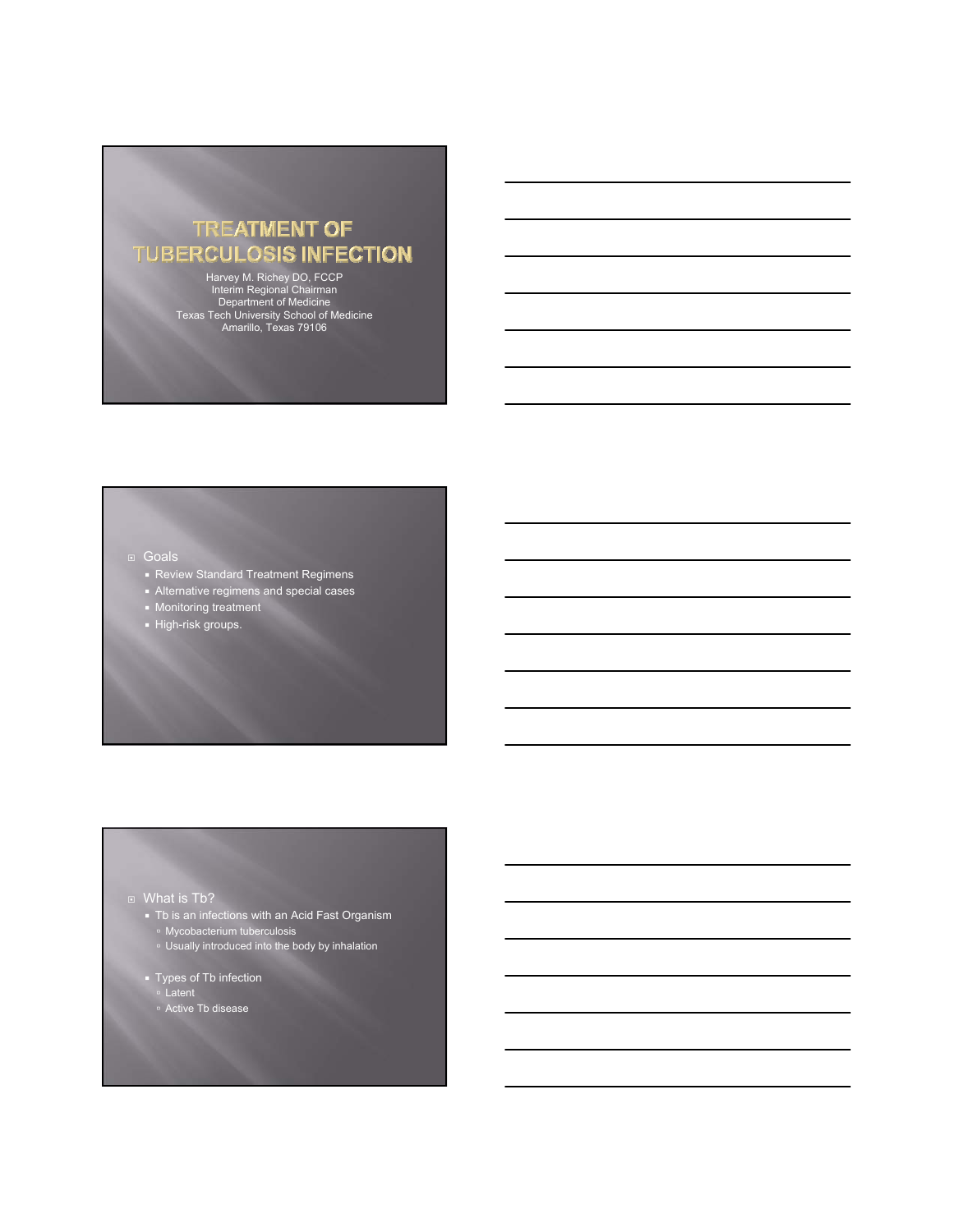









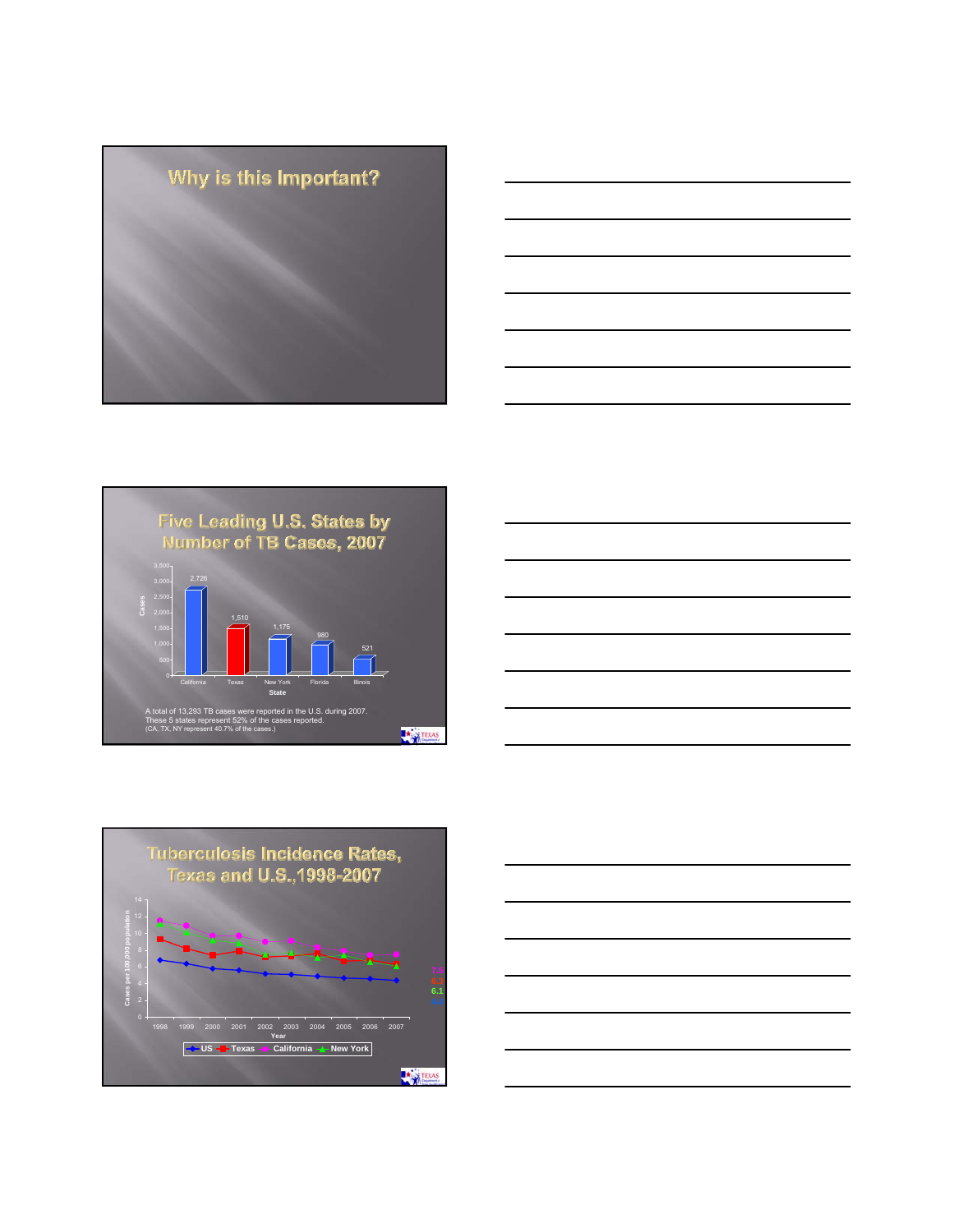



| <b>Top 10 Counties for Cases, 2007</b> |
|----------------------------------------|
| □ Harris 397                           |
| n Dallas 219                           |
| Tarrant 106                            |
| D Hidalgo 76                           |
| □ Cameron 74                           |
| Bexar 72                               |
| $\overline{p}$ Travis 55               |
| □ El Paso 40                           |
| D Webb 40                              |
| n Fort Bend 40                         |
| Total 1119 (74.1%)                     |
|                                        |

| <b>Percent of TB Cases With</b>     |               |               |               |              |  |
|-------------------------------------|---------------|---------------|---------------|--------------|--|
| <b>Selected Risk Factors, Texas</b> |               |               |               |              |  |
|                                     |               |               |               |              |  |
| <b>Risk Factor</b>                  | <b>Dallas</b> | <b>Harris</b> | <b>Border</b> | <b>State</b> |  |
| <b>Foreign Born</b>                 | 39.7%         | 49.1%         | 67.6%         | 51.4%        |  |
| Low Income                          | 3.0%          | 61.0%         | 87.0%         | 45.0%        |  |
| <b>Alcohol Abuse</b>                | 16.0%         | 16.4%         | 25.0%         | 12.2%        |  |
| <b>HIV/AIDS</b>                     | 18.7%         | 12.1%         | 5.5%          | 7.5%         |  |
| <b>Diabetes</b>                     | 16.0%         | 14.0%         | 26.0%         | 17.0%        |  |
| Prison/Jail Inmate                  | 4.1%          | 6.8%          | 16.7%         | 8.8%         |  |
| <b>Noninjecting Drug Abuse</b>      | 1.4%          | 5.3%          | 12.1%         | 6.2%         |  |
| <b>Homeless</b>                     | 9.6%          | 4.3%          | 1.2%          | 4.2%         |  |
| <b>Health Care Worker</b>           | 2.3%          | 2.8%          | 2.0%          | 2.6%         |  |
| <b>Injecting Drug Abuse</b>         | 1.8%          | 1.8%          | 5.8%          | 2.6%         |  |
| Migrant Farm Worker                 | 0.0%          | 0.3%          | 2.0%          | 0.5%         |  |

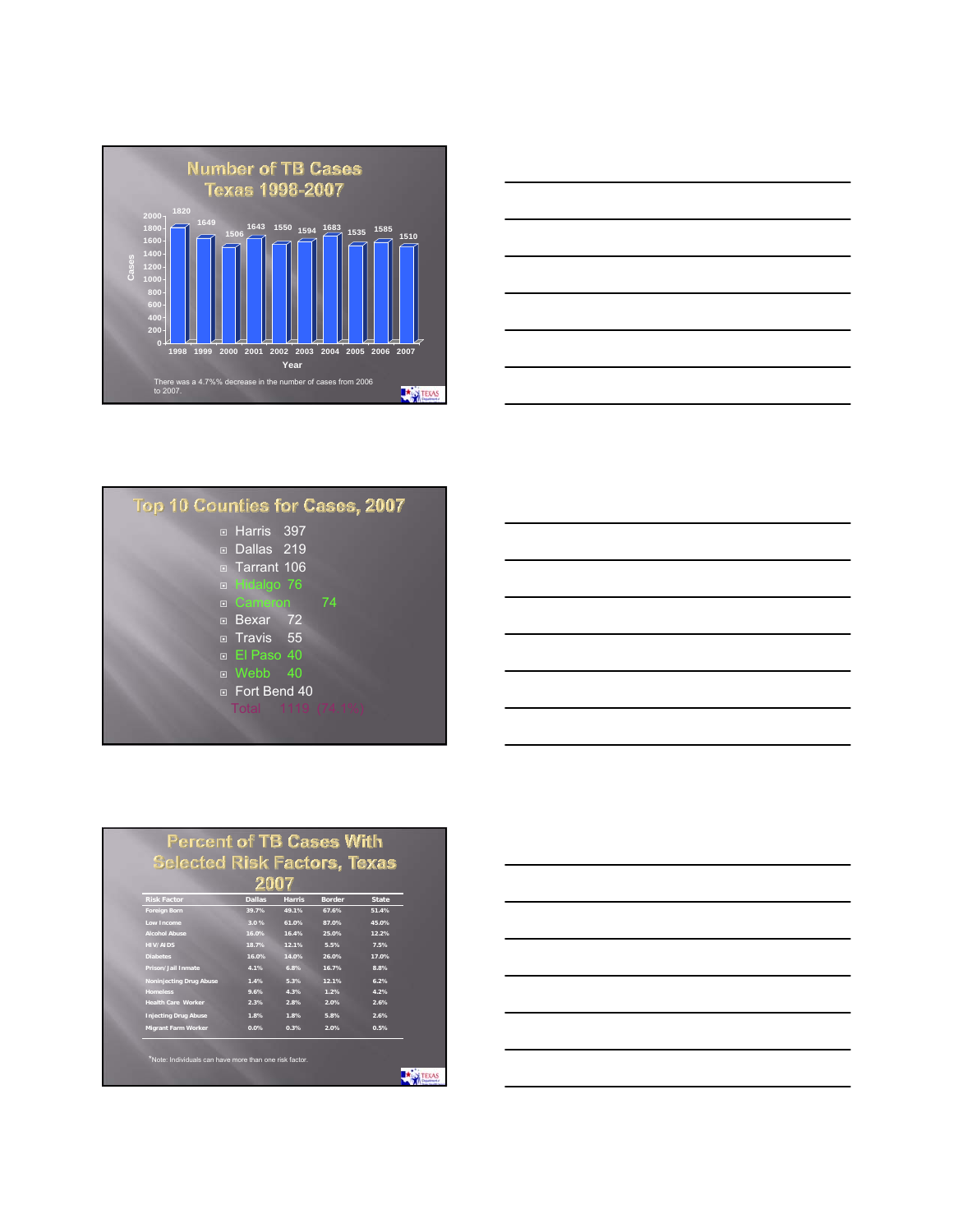# • Diagnosis of Tb

- Medical History
	- Exposure to persons with disease
	- Cough . 3 weeks • Hemoptysis
	- Weakness/fatigue
- Weight loss
- Decrease appetite
- Fever/chills
- Night sweats

#### ■ Diagnosis of Tb

- Medical History
- **Family History** 
	- Relatives/friends with disease
- **Social History**
- **Travel history**
- <sup>o</sup> Lived out side US
- □ Travel to countries with Tb

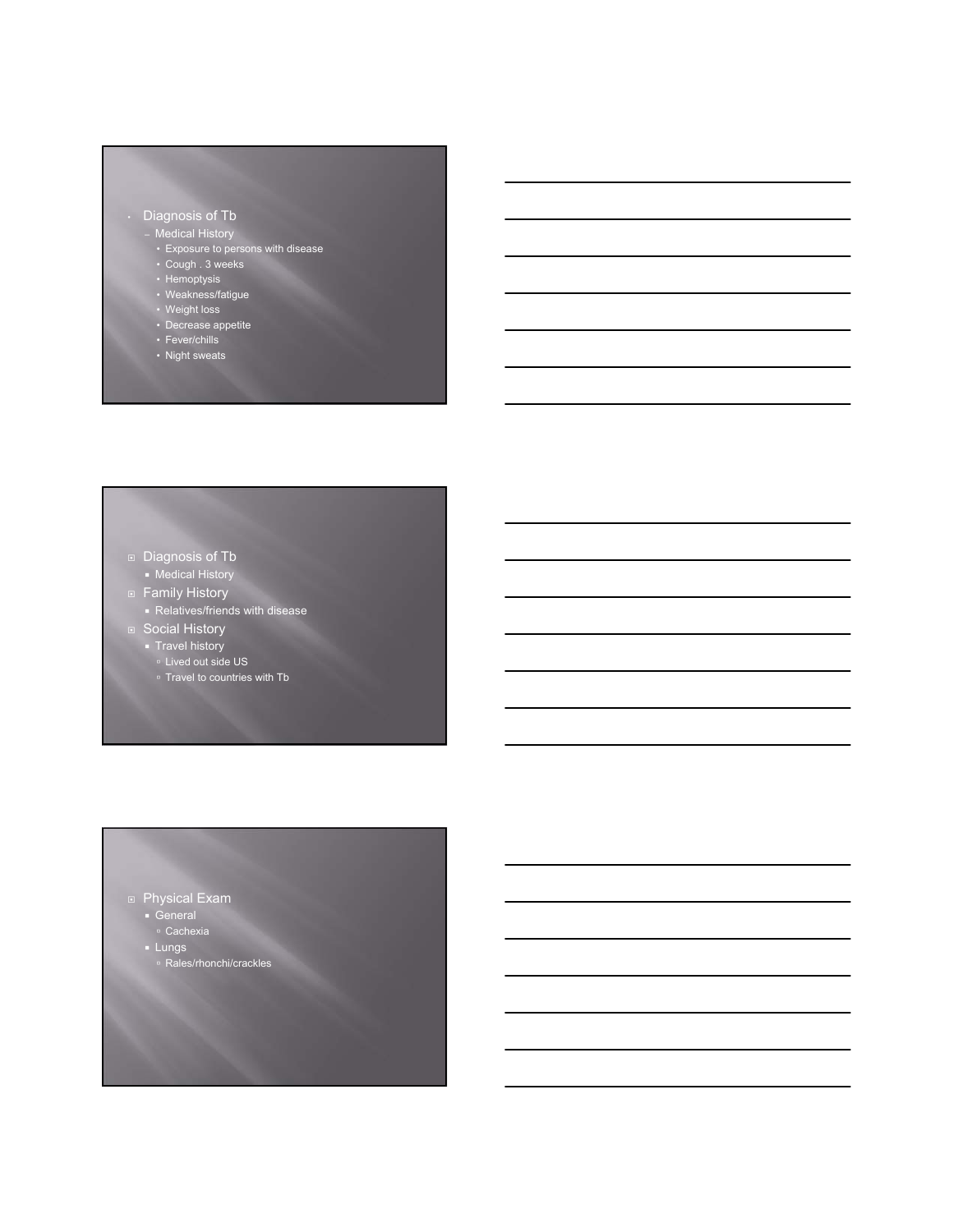



### PPD results and Medical disorders

| ּ mm | ▭ | <b>High Risk Patients</b> |
|------|---|---------------------------|
|      |   | HIV(+) patient            |
|      |   | Abnormal x-ray ("old" Tb) |
|      |   | Chronic immunosuppression |

10 mm - Recent Immigrants Countries with Tb Chronic disease (DM, ESRD, Silicosis)

# Th Skin Testing Significance

15 mm - No medical disorder which alters cell mediated defenses

A positive PPD implies risk for developing active disease

- within 2 years of infection ≈ 5%
- after 2 years but within lifetime ≈5%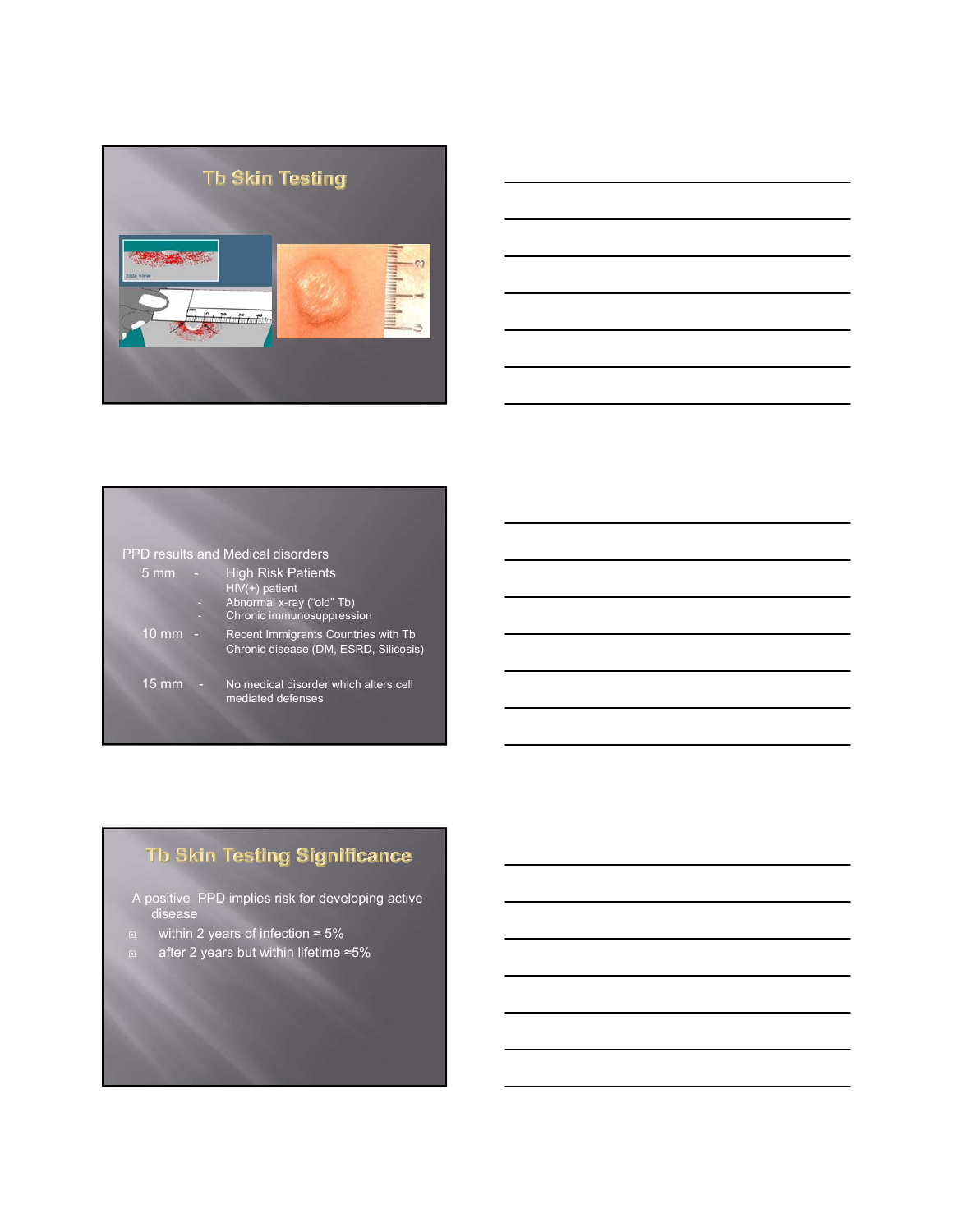

|  | _____ |
|--|-------|
|  |       |
|  |       |
|  |       |
|  |       |



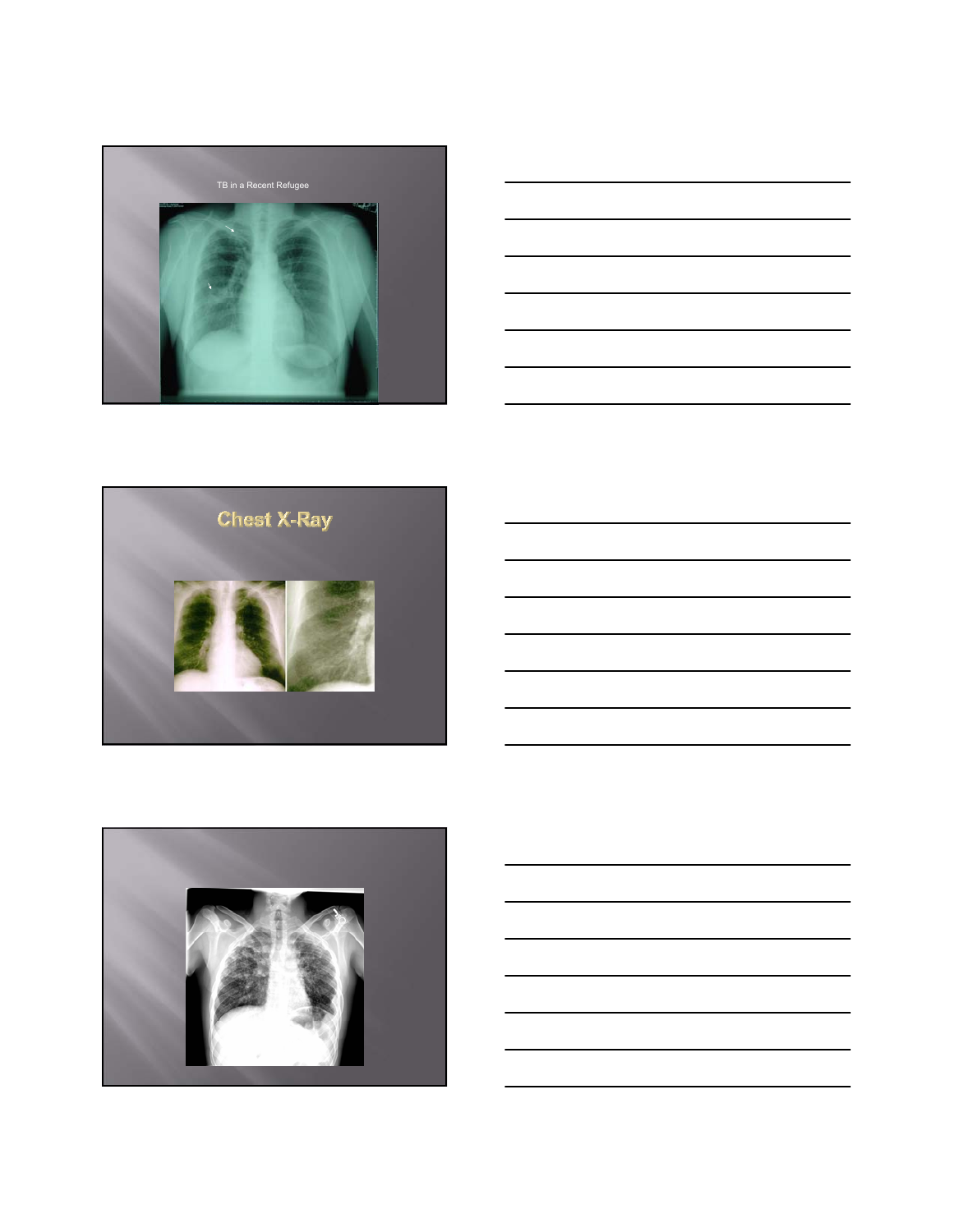

# **Increasing Complexity of TB Control Efforts**

- **E** Foreign born
- Drug Resistant
- TB in recipients of TNF<br>alpha blockers
- **□** TB in transplants TB in dialysis and chronic renal failure
- HIV TB
- 
- 
- MDR TB
- Decreasing clinical experience D Loss of traditional
	- experienced workers **TB** care is more
	- specialized
	- private sector
		- **Providers may see** only one case in a lifetime of practice

### **E** Therapy of Tb follows several basic principles

- **Successful therapy requires more than one drug**
- **Drugs must be given in appropriate doses**
- **Drugs must be taken regularly**
- Therapy must be continued for an appropriate time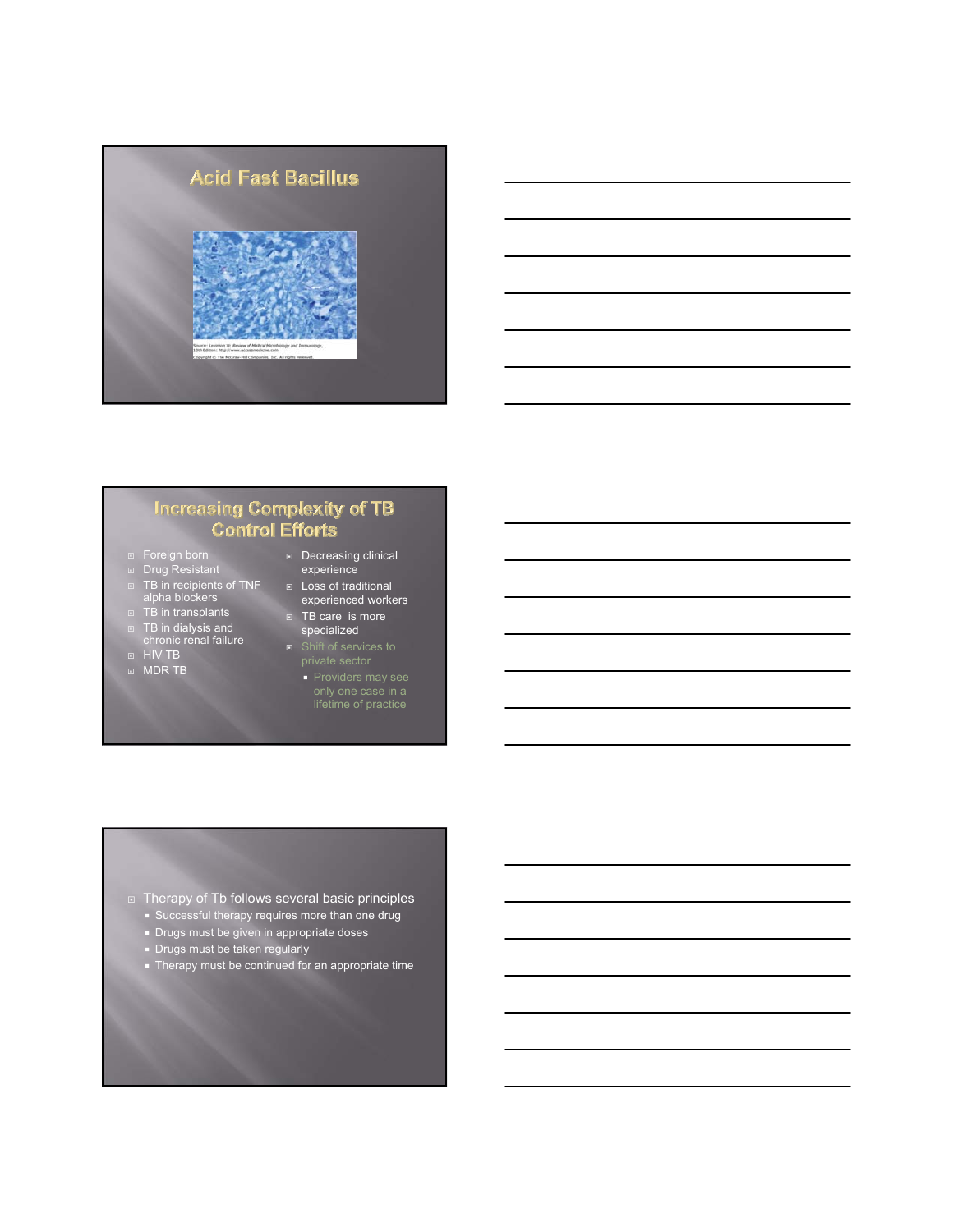



# **First Line Anti Tb Drugs**

- Isoniazid
	- **is bactericidal;**
	- **EXE** easily tolerated orally in a single daily dose
	- **n** inexpensive
	- major toxicity is hepatitis, which is age-dependent
	- **Peripheral neuropathy is uncommon, and can be** minimized by using pyridoxine.
	- Pyridoxine supplementation (25 to 50 mg per day in adults)

# **First Line Anti Tb Drugs**

### ■ Rifampin –

- $\blacksquare$  is bactericidal for M. tuberculosis
- single daily oral dose: well tolerated. Hepatic toxicity is less common than with INH
- **rifampin** induces hepatic microsomal enzymes and may increase hepatic clearance and decrease the effectiveness of a number of drugs
- Rifampin is excreted as a red-orange compound in urine, tears, sweat, and stool, and may discolor these fluids and permanently stain contact lenses.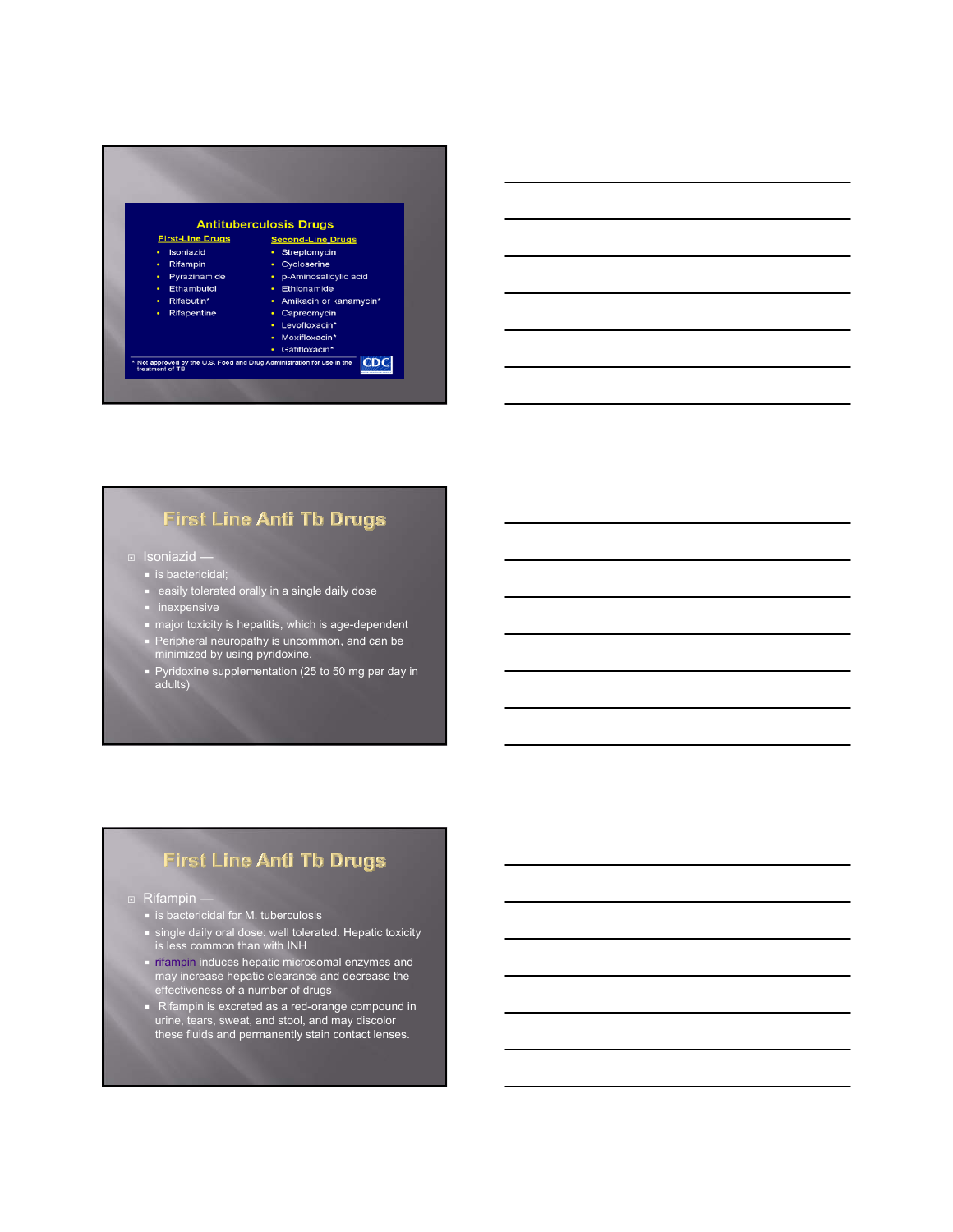# **First Line Anti Tb Drugs**

- **Pyrazinamide** —
- **is bactericidal for M. tuberculosis at an acid pH (e.g.,** inside cells).
- **Example 13 is effective orally as a single daily dose,**
- gastrointestinal intolerance is common.
- The major toxicity is hepatic injury, similar to that seen with INH and RIF.
- Treatment of latent tuberculosis infection with a two month course of RIF/PZA is associated with severe hepatic toxicity and is not recommended.

# **First Line Anti Tb Drugs**

- Ethambutol —bacteriostatic
- **Single daily oral dose**
- The major toxicity is optic neuritis, which is uncommon at a dose of 15 mg/kg
- At higher doses; red-green color blindness may develop

# **Tb Therapy**

### Latent Tb

- Preferred: INH 300 mg po qd x 9 months
- **Alternate regimens**
- INH 300 mg po qd x 6 months
- **INH 900 mg po twice weekly x 9 months**
- **INH 900 mg po twice weekly x 6 months**
- à Rifampin 600 mg po qd x 4 months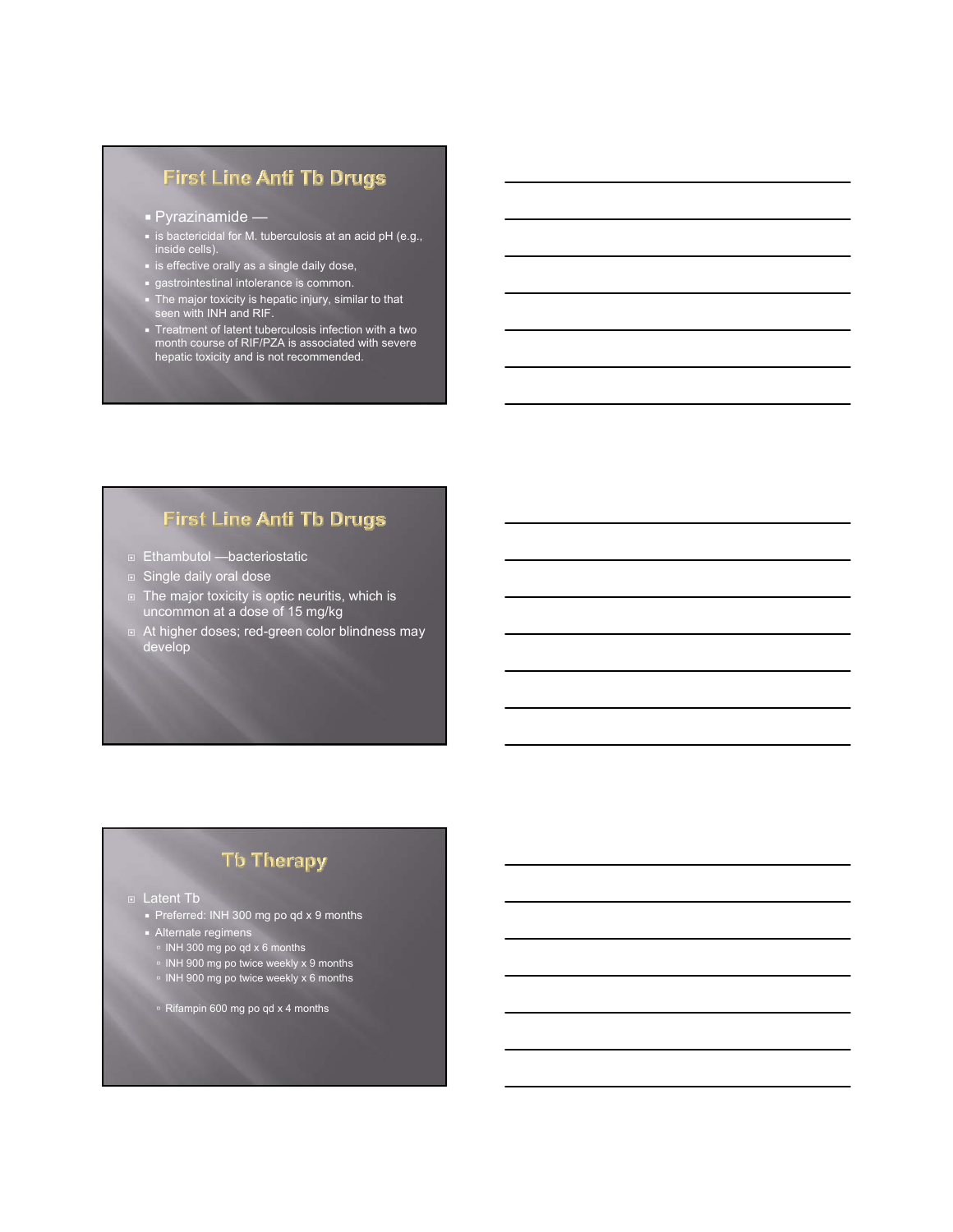- 
- Active Tb<br>• Four potential regimens for treating Tb<br>• Each regimen as an initial phase, consisting of<br>mutiple drugs for a period of time,<br>• epproximately 2 months<br>• Regimen 1 and 4: daily for two months
	-
	- -<br>
	Regimen 1 and 4; daily for two months<br>
	Regimen 2; daily for two weeks, then twice<br>
	weekly for 6 weeks
	- · Regimen 3; Three times weeks for 8 weeks

# **Therapy for Active Tb**

- Continuation phase
	- Given for 4 to 7 months of therapy
	- In most cases consist of INH and RIF
	- Candidates for 9 months of therapy
	- Cavitary pulmonary Tb
	- **Patients not receiving PZA in initial phase**
	- Sputum culture remaining positive after 2 months of therapy

| Drug regiment for culture-positive tuberculosis caused by drug-susceptible organisms<br>Initial phase |                                                                                       |                                                                                                                                                                                                                                                                                                                                                                                                                                                                                                                                                                                                                                                                                                                                                                                                                                                                                                                                                                            |             | Continuation phase | Range of total                                                                           | Rating*                    |  |    |
|-------------------------------------------------------------------------------------------------------|---------------------------------------------------------------------------------------|----------------------------------------------------------------------------------------------------------------------------------------------------------------------------------------------------------------------------------------------------------------------------------------------------------------------------------------------------------------------------------------------------------------------------------------------------------------------------------------------------------------------------------------------------------------------------------------------------------------------------------------------------------------------------------------------------------------------------------------------------------------------------------------------------------------------------------------------------------------------------------------------------------------------------------------------------------------------------|-------------|--------------------|------------------------------------------------------------------------------------------|----------------------------|--|----|
| <b><i><u><u>Instrument</u></u></i></b>                                                                | <b>Secure</b>                                                                         | Internal and down. Training duration                                                                                                                                                                                                                                                                                                                                                                                                                                                                                                                                                                                                                                                                                                                                                                                                                                                                                                                                       |             | <b>Dram</b>        | Interval and desire of minimal duration.                                                 | dosas minimal.<br>duration |  |    |
|                                                                                                       | INH Seven days per week for 56 doses (ill wk) or 5 d/wk for 40 doses (ill wk)@<br>RIF |                                                                                                                                                                                                                                                                                                                                                                                                                                                                                                                                                                                                                                                                                                                                                                                                                                                                                                                                                                            | la          |                    | INH/RIF Seven days per week for 126<br>down. (18 wk) or 5 d/wk for 90<br>Boxes (10 wide) | 182-130 (26 wk)            |  |    |
|                                                                                                       | PZA<br><b>EME</b>                                                                     |                                                                                                                                                                                                                                                                                                                                                                                                                                                                                                                                                                                                                                                                                                                                                                                                                                                                                                                                                                            | ĩЬ          |                    | INH/RIF Twice weekly for 36 down (18)<br>uk).                                            | 92-76 (26 wk)              |  | ۵ł |
|                                                                                                       |                                                                                       |                                                                                                                                                                                                                                                                                                                                                                                                                                                                                                                                                                                                                                                                                                                                                                                                                                                                                                                                                                            | 1c¥         |                    | INH/RPT Once weekly for 18 doses (18)<br>nde)                                            | 74-58 (26 wk)              |  |    |
|                                                                                                       | <b>DIE</b>                                                                            | NH Seven days per week for 14 doses (2 wk), then twice weekly for 12 doses (6 wk) or 5<br>d/wk for 10 doses (2 wk) <sup>8</sup> then twice weekly for 12 doses (6 wk)                                                                                                                                                                                                                                                                                                                                                                                                                                                                                                                                                                                                                                                                                                                                                                                                      |             |                    | INH/RIF Twice weekly for 36 down (18)<br>nde S                                           | 62-58 (26 wk)              |  |    |
|                                                                                                       | PZA<br><b>EME</b>                                                                     |                                                                                                                                                                                                                                                                                                                                                                                                                                                                                                                                                                                                                                                                                                                                                                                                                                                                                                                                                                            | <b>D</b> b¥ |                    | INH/RPT Once weekly for 18 doses (18)<br>edc)                                            | 44.40                      |  |    |
|                                                                                                       | RIF<br>PZA<br><b>EMB</b>                                                              | NH Three times weekly for 24 doses (i) wk)                                                                                                                                                                                                                                                                                                                                                                                                                                                                                                                                                                                                                                                                                                                                                                                                                                                                                                                                 | <b>Sim</b>  | INH/RIF            | Three times weekly for 54<br>down (18 wk)                                                | 70 (26 wk)                 |  |    |
|                                                                                                       | RIF                                                                                   | INH Seven days per week for 56 doses (il wk) for 5 d/wk for 40 doses (il wk)                                                                                                                                                                                                                                                                                                                                                                                                                                                                                                                                                                                                                                                                                                                                                                                                                                                                                               | ån.         |                    | INH/RIF Seven days per week for 217<br>down (31 wk) or 5 d/wk for<br>155 doses (31 wk)   | 273-195 (39 wk)            |  |    |
|                                                                                                       | <b>EME</b>                                                                            |                                                                                                                                                                                                                                                                                                                                                                                                                                                                                                                                                                                                                                                                                                                                                                                                                                                                                                                                                                            | 4b          |                    | NH/RIF Twice weekly for 62 down (31)<br>mar)                                             | 118-102 (39 wk)            |  |    |
|                                                                                                       |                                                                                       | Analysis with cardiation are tribal chest nutsimpade and anality cultures at completion of 2 months of therapy should receive a 3 months (2) apply. (2) apply. (2) about 1992 217 doubt, (4) d) and (3) at 5 doubt, (2) contro<br>The step a senit administration is always given by DOT. Bating for 5 step lanet regiment is A.<br>5 Set recommended for HV, infected patients with CDS and counts a 100 colls hel-<br>If Castlerys, To appel 2by should be used and/or following that locus meaning needing sealings present at the time of commission of the mean and then are and when do ment have constantion on the initial check such along nu<br>here a senitor culture from the two month was imported by painted should be enterpied an extra three months.<br>Data from Jim J Email: O'E Care Med 2003 147 403.<br>@ 2009 UpToDate, Inc. All rights reserved.   Subscription and Ligene Agreement   Support Tag: Fecapo0503p.utd.com-74.196.43.90-A6F0A52E06-1 |             |                    |                                                                                          |                            |  |    |

# **Tb therapy Regimens**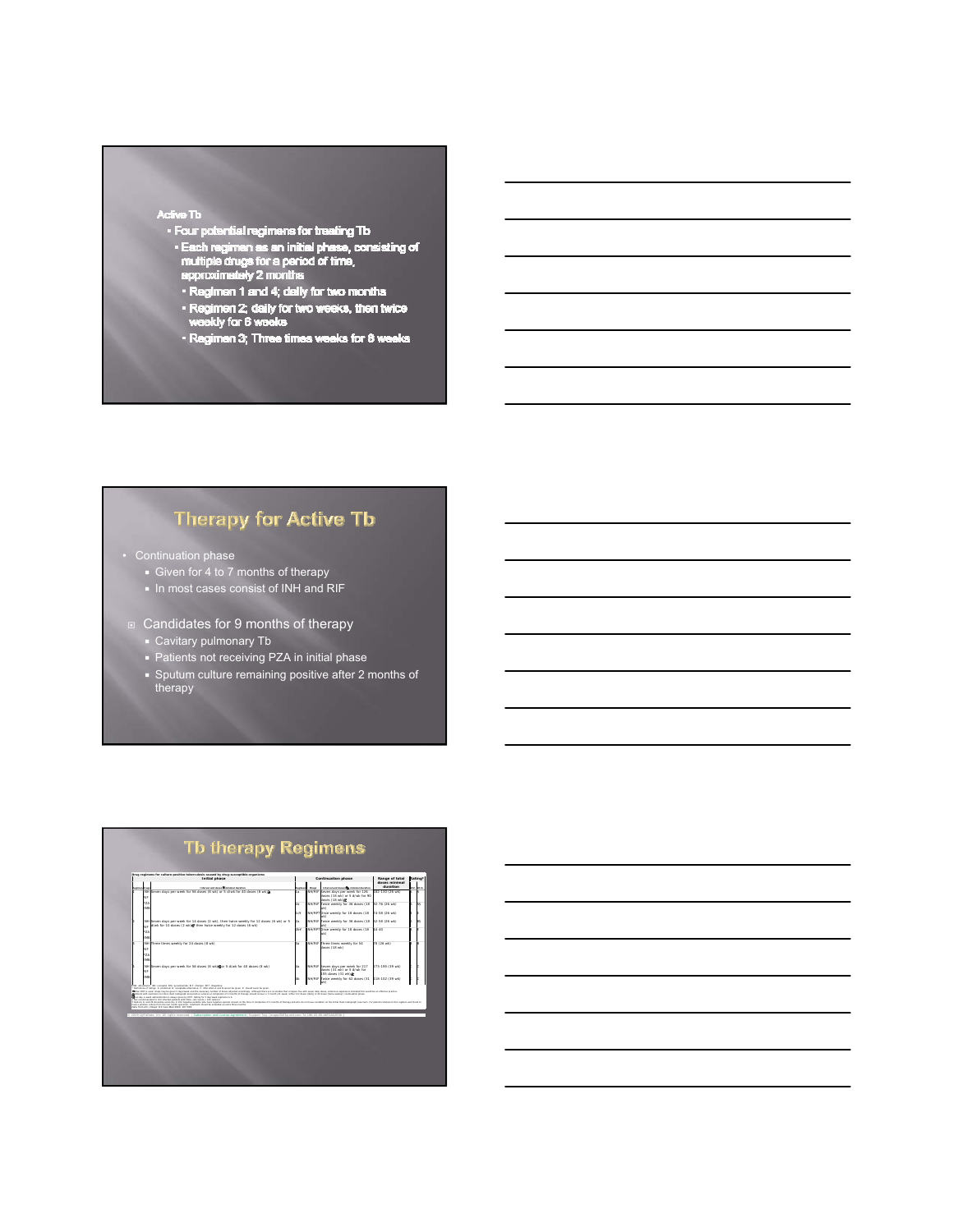# Treatment of Culture-Positive TB (1)<br>(Rated: AI in HIV-negative, AII in HIV-positive patients) **Initial Phase** 2 months - INH, RIF, PZA, EMB daily (56 doses, within 8 weeks) Continuation Phase Options: 1) 4 months - INH, RIF daily (126 doses, within 18 weeks)<br>2) 4 months - INH, RIF twice / week (36 doses, within 18 weeks)<br>3) 7 months - INH, RIF daily (217 doses, within 31 weeks)\* 4) 7 months - INH, RIF twice / week (62 doses, within 31 weeks)\*

CDC .<br>Continuation phase increased to 7 months if initial chest x-ray shows cavitation<br>and specimen collected at end of initial phase (2 months) is culture positive

# **Treatment of Culture-Positive TB (2)** Twice-Weekly Options<br>Twice-Weekly Options<br>(Rated: AII for HIV-negative, BII for HIV-positive patients\*)

**Initial Phase** 

0.5 months - INH, RIF, PZA, EMB daily (10-14 doses, within 2 weeks) **THEN** 

1.5 months - INH, RIF, PZA, EMB twice / week (12 doses, within 6<br>weeks)

Continuation Phase

#### Options:

1) 4 months - INH, RIF twice / week (36 doses, within 18 weeks) 2) 7 months - INH, RIF twice / week (62 doses, within 31 weeks)

Regimen rated Bill for HIV-positive patients with CD4+ T-lymphocytes cell count<br>>100hd, Not recommended for those with CD4+ T-lymphocytes cell count < 100hd

# Treatment of Culture-Positive TB (3) Thrice-Weekly Options<br>(Rated: BI for HIV-negative, BII for HIV-positive patients)

Initial Phase

2 months - INH, RIF, PZA, EMB 3 times / week (24 doses, within 8 weeks)

### Continuation Phase

Options:

- 1) 4 months INH, RIF 3 times / week (54 doses, within 18 weeks)
- 2) 7 months INH, RIF 3 times / week (93 doses, within 31 weeks)

**CDC**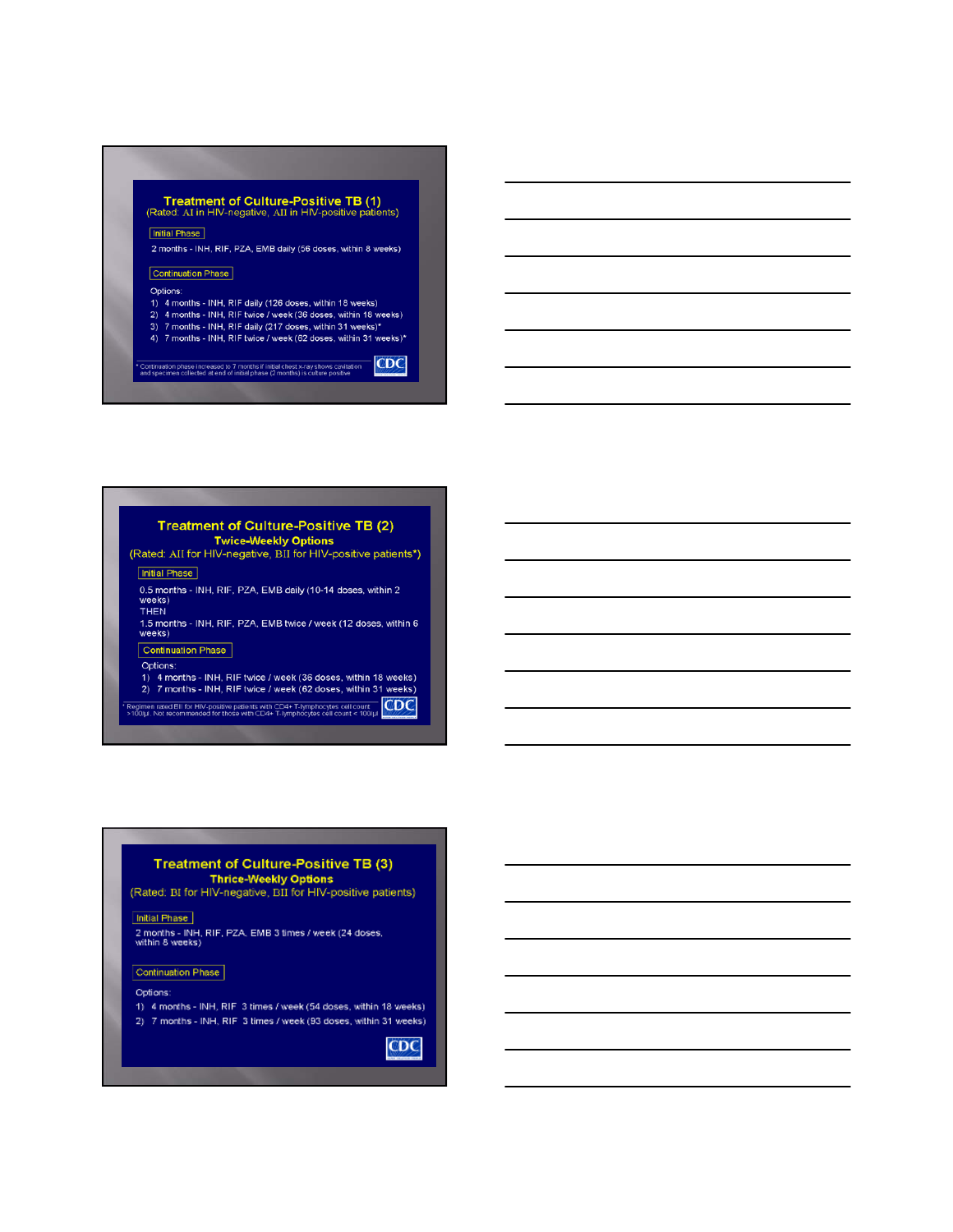

# **Tb Therapy**

Advantages of Directly Observed Therapy

- **Lower rate of primary drug resistance:**  $= 6.7\%$  vs. 13  $\%$
- **EXE** Lower rate of acquired drug resistance  $\sqrt{2}$ .1% vs. 14%
- **Lower relapse rate** à 5.5% vs. 20.9%
- **Lower relapse rate with resistant AFB**  $\,\overline{0.9\%}$  vs. 6.2%

### **Management in Special Circumstances**

**B** Rifampin Intolerance

9 to 12 months of INH, PZA, and EMB

HIV

- Tb tends to progress rapidly in HIV patients
- **HIV patients should be treated early**
- Smear positive Tb patients should be isolated for HIV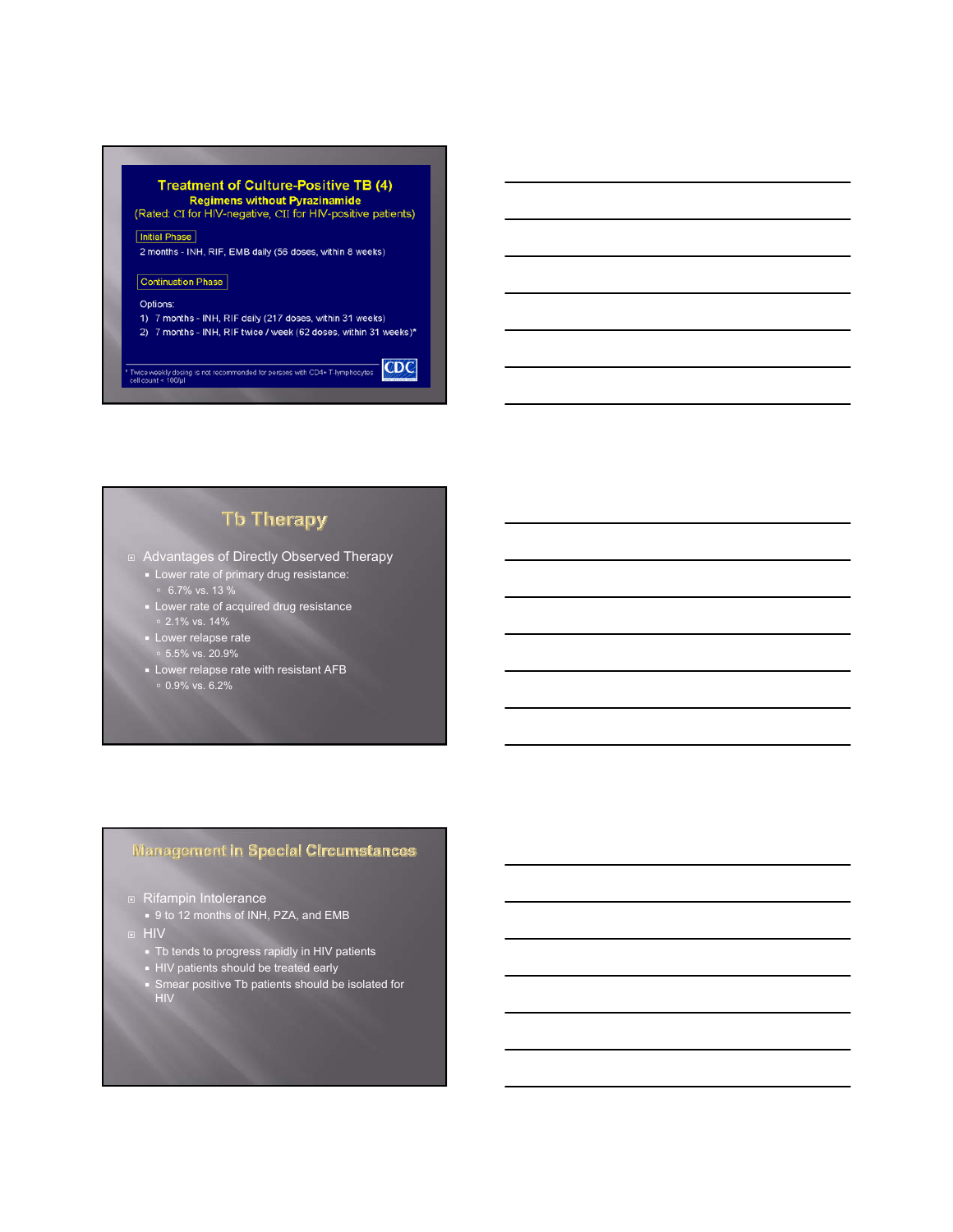# **Special Circumstances: HIV**

#### Drug Interactions with Rifampin

- HAART (Protease inhibitors and efavirenz)
- Medications for other co morbidities
	- à Itraconazole, Fluconazole
	- <sup>o</sup> Clarithromycin
	- à Methadone
	- à Coumadin
- **Immunosuppressive therapy for transplants**
- à Chemotherapeutic agents

Rifabutin may be a good substitute to minimize interactions

# **Management in Special Circumstances**

- Diabetes
	- Incidence of Tb in diabetic patients is 2 to 4 fold higher in diabetic patients than in the non-diabetic
	- After 6 months of therapy, odds of remaining culture positive are 7 fold higher in the diabetic
	- **Effects of tighter glucose control are not known**

# **Wanagement in Special Circumstances**

Multidrug resistant Tb World wide this is an increasing problem

Initial standard therapy is modified by adding additional drugs to insure at least 4 drugs are effective.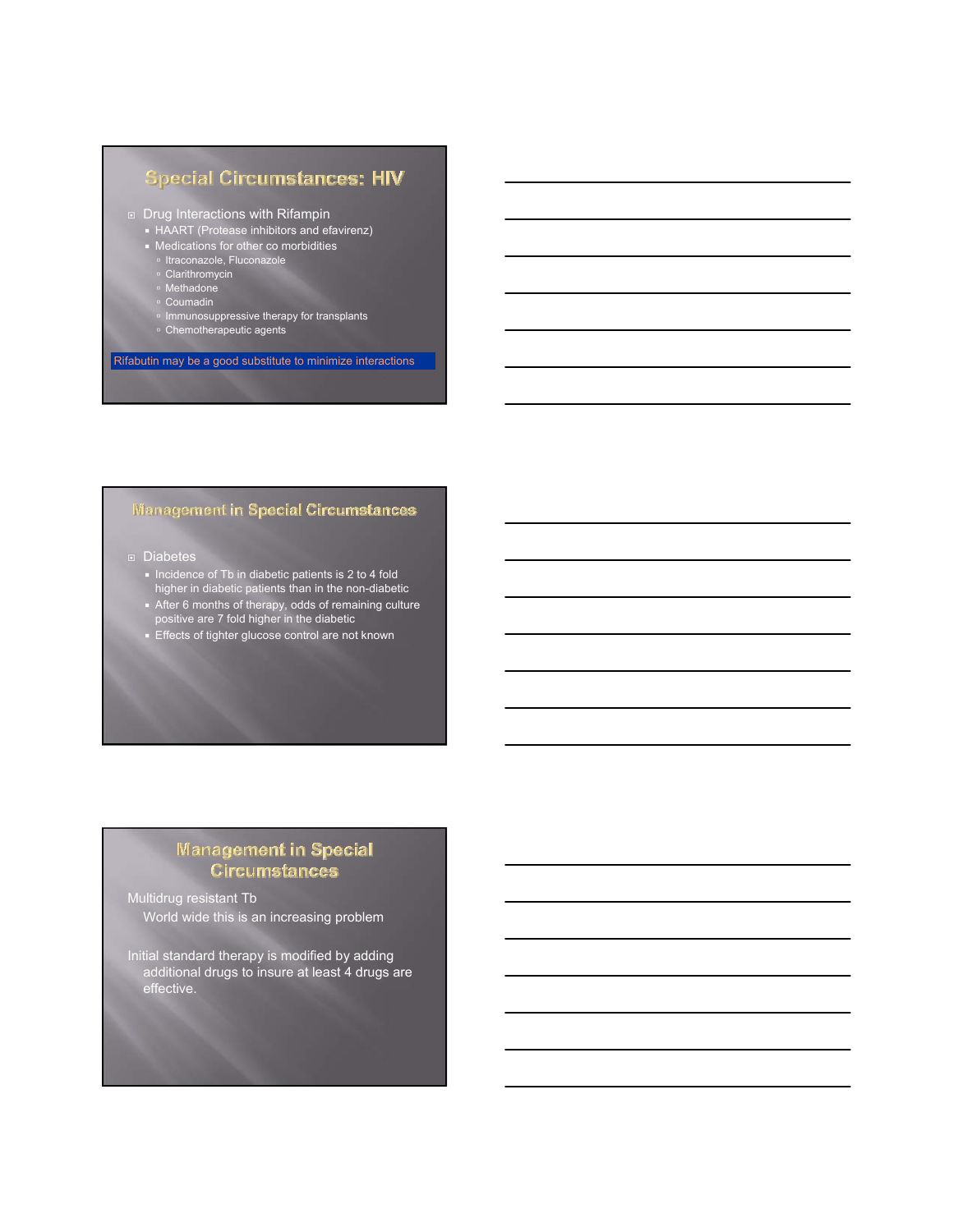





# What is Multi Drug-Resistant (MDR)<br>TB?

- **Resistant to both INH and RIF**
- **More difficult to treat** 
	- **More drugs are required to treat patient**
	- **Dealler 1** Often less effective at killing the bacilli
	- **Often cause more adverse reactions**
- **Treatment longer; 2 years or more**

TEXAS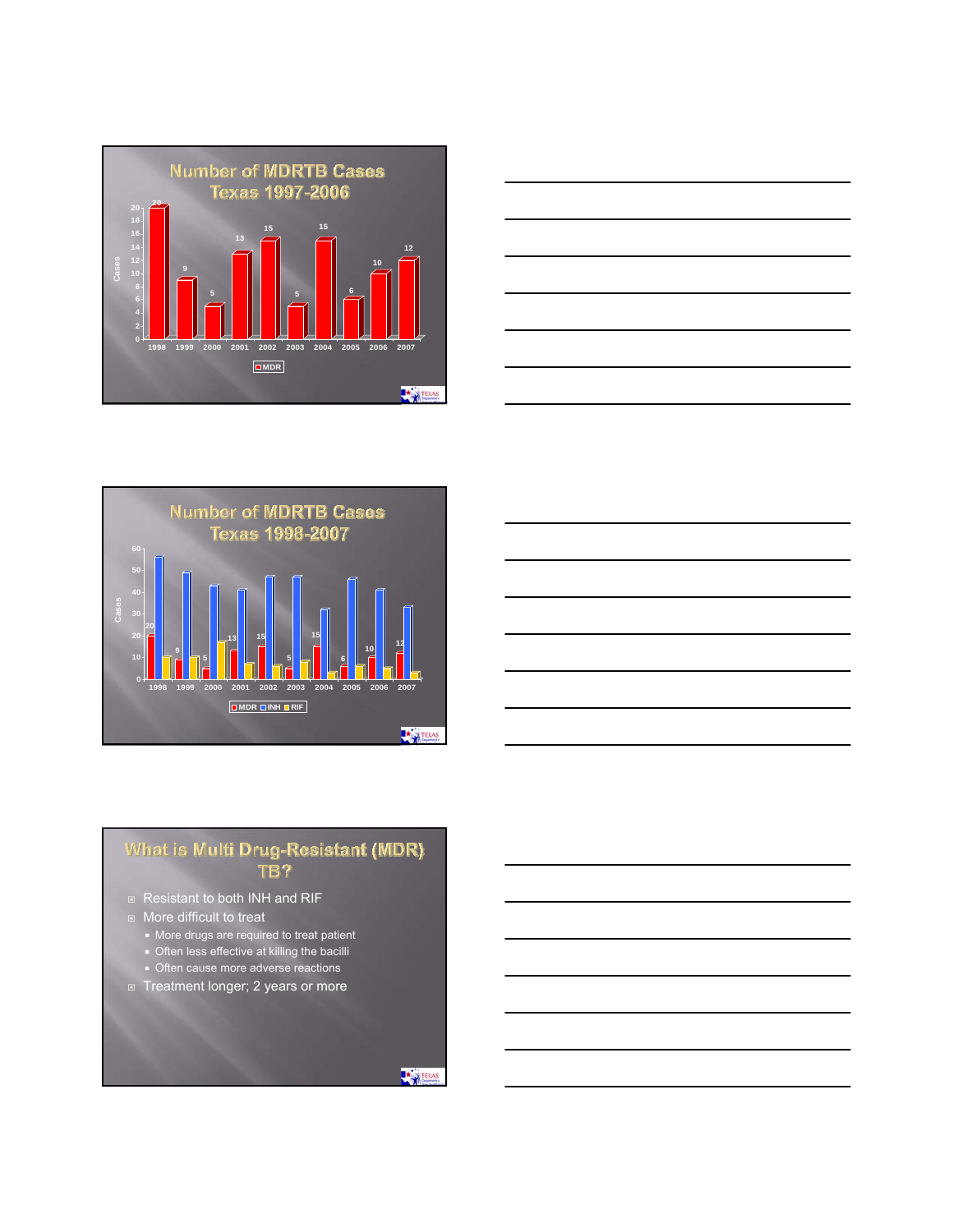# Extra pulmonary TB

- □ Treatment regimens similar to pulmonary TB EXCEPT for
	- -TB meningitis optimal therapy still not defined; 9- 12 months recommended (AIII)
	- Disseminated TB in children
	- ?? Disseminated TB in adults <sup>o</sup> Can you really use 6 month therapy?

# **Active TB During Pregnancy**

- **E** Treatment:
	- INH, Rifampin, Ethambutol x 9 months
	- □ Stop ethambutol if susceptible to INH and rifampin
- **Follow carefully for hepatotoxicity** 
	- During pregnancy
- **Three months postpartum**

# Tb in RA Patient Warnings

- Remicade should not be given in patients with a clinically important active infection.
- Caution...when considering the use of Remicade in patients with a chronic infection or a history of recurrent infections.
- Patients should be monitored for signs and symptoms of infection while on or after treatment with Remicade.
- If a patient develops a serious infection Remicade should be discontinued. PDR 2004